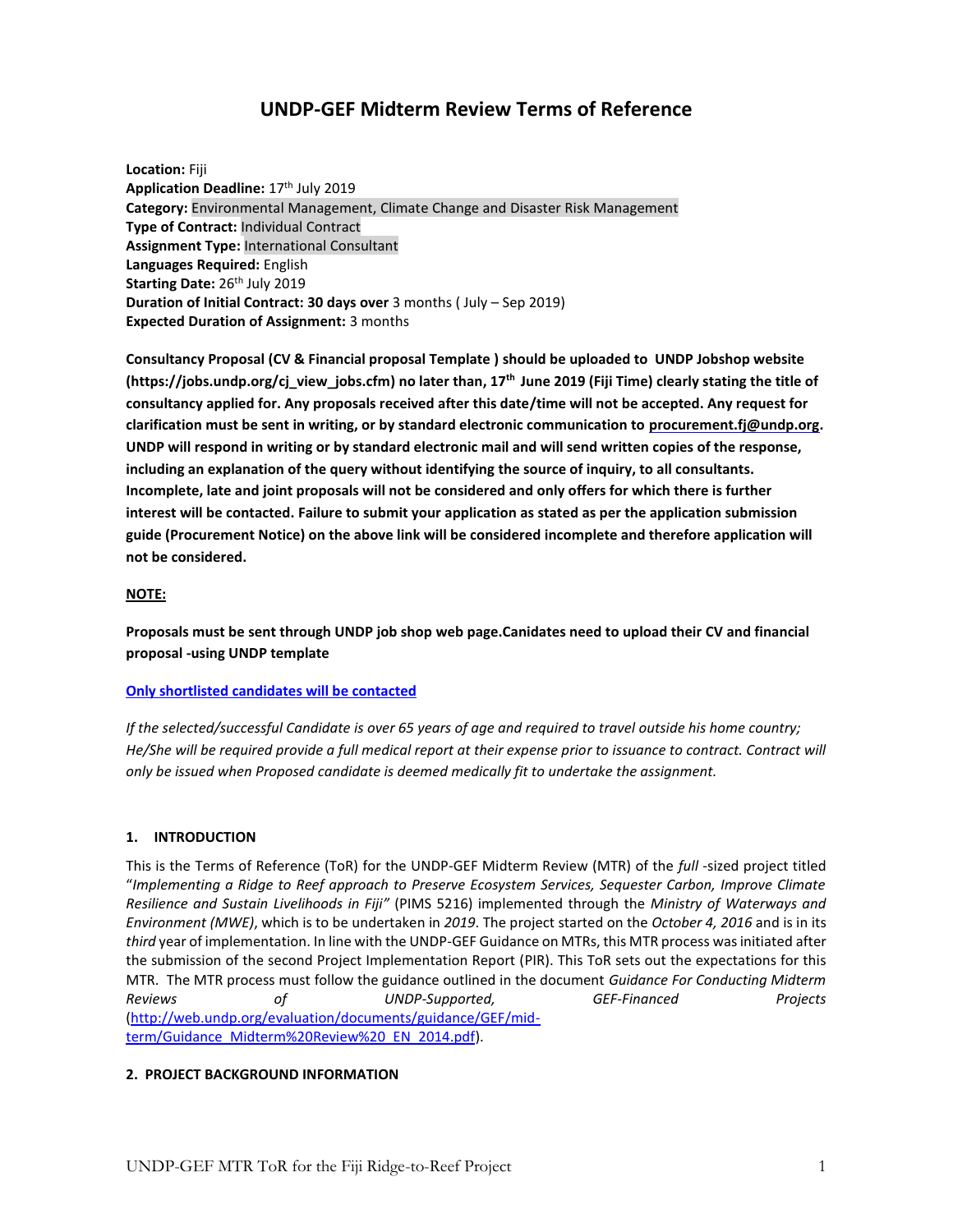The Fiji GEF 5 STAR R2R project's objective is to preserve biodiversity, ecosystem services, sequester carbon, improve climate resilience and sustain livelihoods through a ridge-to-reef management of priority water catchments on the two main islands of Fiji. The project will run for four years (2016 - 2021) with GEF budget of USD 7.39 million and substantial co-financing from Fiji Government, Private Sector, UNDP and Conservation NGOs.

To achieve this objective, the project shall make interventions at two interconnected levels: national (Project Outcomes 2.2, 3.1, 3.2) and catchment level (Project Outcomes 1.1, 1.2, 2.1, 2.2, 3.1), and cross cutting (Project Outcome 4.1). Based on careful consideration of the scope for implementing a Ridge-to-Reef integrated catchment management approach in Fiji, six priority and model catchments were identified for inclusion in the project – these are three catchments on the main island of Viti Levu, viz. Ba River, Tuva River and Rewa (Waidina River /Rewa Delta) and three catchments on the second largest island of Vanua Levu, viz. Labasa River, Tunuloa district and Vunivia River. The project will address critical gaps and needs in biodiversity conservation for terrestrial and marine ecosystems and threatened species including need for improved financial sustainability for protected areas and locally managed marine areas (Component 1); enhanced ecosystem services in the six catchments, especially increased carbon sequestration in forests, including mangroves/blue carbon (Component 2), integrated catchment management approach involving improved management of water, soil and agro-ecosystem resources (Component 3), and strengthen knowledge and awareness of R2R management and technologies, and associated environmental and socio-economic benefits within the national stakeholders and local communities (Component 4).

## **3. OBJECTIVES OF THE MTR**

 $\overline{a}$ 

The MTR will assess progress towards the achievement of the project objectives and outcomes as specified in the Project Document, and assess early signs of project success or failure with the goal of identifying the necessary changes to be made in order to set the project on-track to achieve its intended results. The MTR will also review the project's strategy, its risks to sustainability.

#### **4. MTR APPROACH & METHODOLOGY**

The MTR must provide evidence-based information that is credible, reliable and useful. The MTR team will review all relevant sources of information including documents prepared during the preparation phase (i.e. PIF, UNDP Initiation Plan, UNDP Environmental & Social Safeguard Policy, the Project Document, project reports including Annual Project Review/PIRs, project budget revisions, lesson learned reports, national strategic and legal documents, and any other materials that the team considers useful for this evidence-based review). The MTR team will review the baseline GEF focal area Tracking Tool submitted to the GEF at CEO endorsement, and the midterm GEF focal area Tracking Tool that must be completed before the MTR field mission begins.

The MTR team is expected to follow a collaborative and participatory approach<sup>1</sup> ensuring close engagement with the Project Team, government counterparts (the GEF Operational Focal Point), the UNDP Country Office(s), UNDP-GEF Regional Technical Advisers, and other key stakeholders.

Engagement of stakeholders is vital to a successful MTR.<sup>2</sup> Stakeholder involvement should include interviews with stakeholders who have project responsibilities, including but not limited to UNDP Fiji Pacific Office, UNDP Bangkok Regional Hub, Government executing agencies, senior officials and task team/ component leaders, key experts and consultants in the subject area, Project Board, project stakeholders, academia, local government and CSOs, etc. Additionally, the MTR team is expected to conduct field missions to Fiji, including the following project water catchment demonstration sites of Ba River, Rewa-Waidina River and Tuva in the larger island of Viti Levu. And the Labasa, Vunivia and Tunuloa catchments of Vanua Levu.

<sup>&</sup>lt;sup>1</sup> For ideas on innovative and participatory Monitoring and Evaluation strategies and techniques, see UNDP Discussion Paper: [Innovations in Monitoring & Evaluating Results,](http://www.undp.org/content/undp/en/home/librarypage/capacity-building/discussion-paper--innovations-in-monitoring---evaluating-results/) 05 Nov 2013.

<sup>&</sup>lt;sup>2</sup> For more stakeholder engagement in the M&E process, see the UNDP Handbook on Planning, Monitoring and Evaluating for [Development Results,](http://www.undg.org/docs/11653/UNDP-PME-Handbook-(2009).pdf) Chapter 3, pg. 93.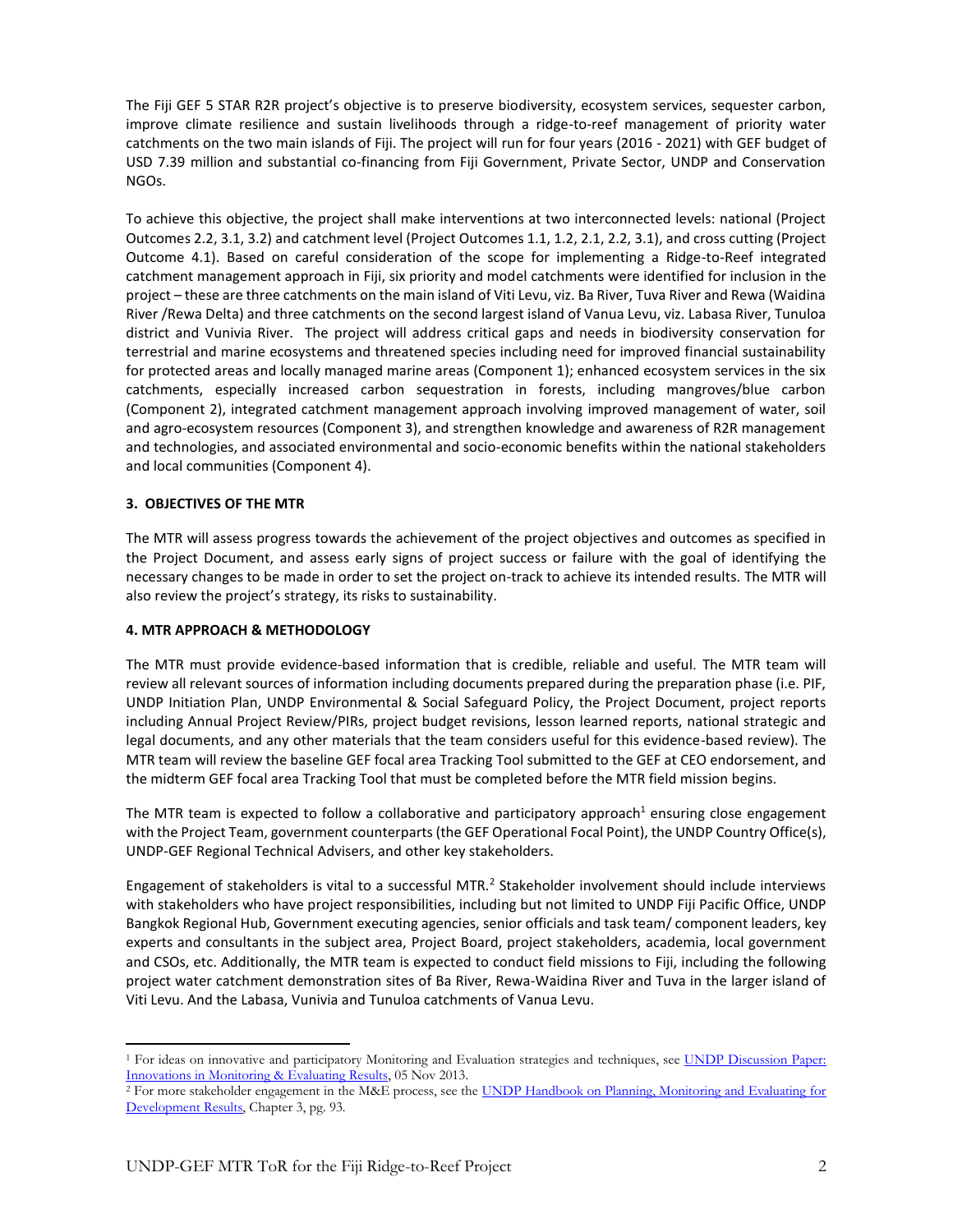The final MTR report should describe the full MTR approach taken and the rationale for the approach making explicit the underlying assumptions, challenges, strengths and weaknesses about the methods and approach of the review.

# **5. DETAILED SCOPE OF THE MTR**

The MTR team will assess the following four categories of project progress. See the *Guidance For Conducting Midterm Reviews of UNDP-Supported, GEF-Financed Projects* for extended descriptions. [\(http://web.undp.org/evaluation/documents/guidance/GEF/mid](http://web.undp.org/evaluation/documents/guidance/GEF/mid-term/Guidance_Midterm%20Review%20_EN_2014.pdf)[term/Guidance\\_Midterm%20Review%20\\_EN\\_2014.pdf\)](http://web.undp.org/evaluation/documents/guidance/GEF/mid-term/Guidance_Midterm%20Review%20_EN_2014.pdf)

## **i. Project Strategy**

#### Project design:

- Review the problem addressed by the project and the underlying assumptions. Review the effect of any incorrect assumptions or changes to the context to achieving the project results as outlined in the Project Document.
- Review the relevance of the project strategy and assess whether it provides the most effective route towards expected/intended results. Were lessons from other relevant projects properly incorporated into the project design?
- Review how the project addresses country priorities. Review country ownership. Was the project concept in line with the national sector development priorities and plans of the country (or of participating countries in the case of multi-country projects)?
- Review decision-making processes: were perspectives of those who would be affected by project decisions, those who could affect the outcomes, and those who could contribute information or other resources to the process, taken into account during project design processes?
- Review the extent to which relevant gender issues were raised in the project design. See Annex 9 of *Guidance For Conducting Midterm Reviews of UNDP-Supported, GEF-Financed Projects* for further guidelines.
- If there are major areas of concern, recommend areas for improvement.

## Results Framework/Logframe:

- Undertake a critical analysis of the project's logframe indicators and targets, assess how "SMART" the midterm and end-of-project targets are (Specific, Measurable, Attainable, Relevant, Time-bound), and suggest specific amendments/revisions to the targets and indicators as necessary.
- Are the project's objectives and outcomes or components clear, practical, and feasible within its time frame?
- Examine if progress so far has led to, or could in the future catalyse beneficial development effects (i.e. income generation, gender equality and women's empowerment, improved governance etc...) that should be included in the project results framework and monitored on an annual basis.
- Ensure broader development and gender aspects of the project are being monitored effectively. Develop and recommend SMART 'development' indicators, including sex-disaggregated indicators and indicators that capture development benefits.

## **ii. Progress Towards Results**

## Progress Towards Outcomes Analysis:

• Review the logframe indicators against progress made towards the end-of-project targets using the Progress Towards Results Matrix and following the *Guidance For Conducting Midterm Reviews of UNDP-Supported, GEF-Financed Projects*; colour code progress in a "traffic light system" based on the level of progress achieved; assign a rating on progress for each outcome; make recommendations from the areas marked as "Not on target to be achieved" (red).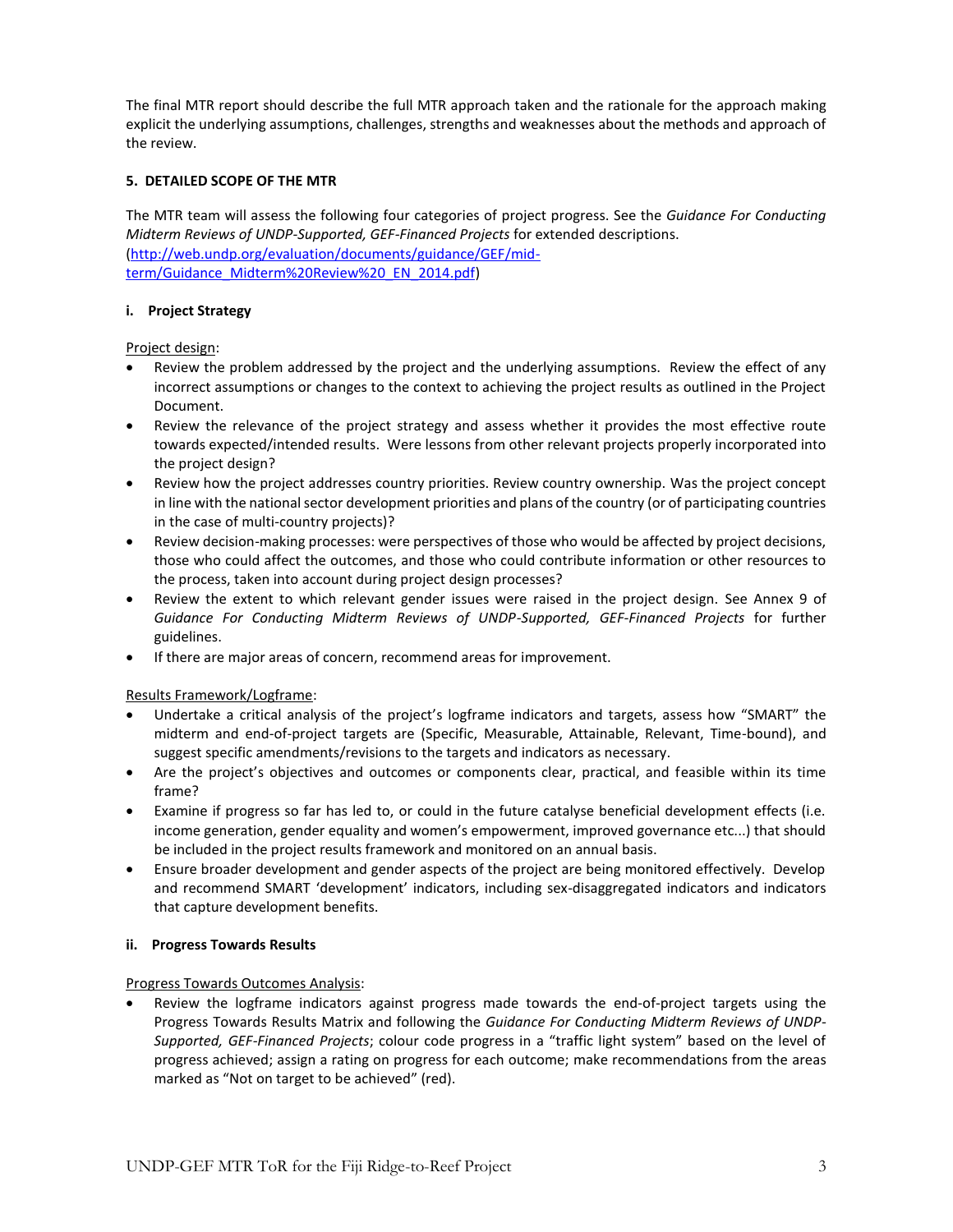# **Table. Progress Towards Results Matrix (Achievement of outcomes against End-of-project Targets)**

| Project<br><b>Strategy</b> | Indicator <sup>3</sup> | <b>Baseline</b><br>Level <sup>4</sup> | Level in<br>$1st$ PIR<br>(self-<br>reported) | <b>Midterm</b><br>Target <sup>5</sup> | End-of-<br>project<br><b>Target</b> | <b>Midterm</b><br>Level &<br><b>Assessment</b><br>6 | <b>Achievemen</b><br>t Rating <sup>7</sup> | <b>Justificatio</b><br>n for<br>Rating |
|----------------------------|------------------------|---------------------------------------|----------------------------------------------|---------------------------------------|-------------------------------------|-----------------------------------------------------|--------------------------------------------|----------------------------------------|
| Objective:                 | Indicator (if          |                                       |                                              |                                       |                                     |                                                     |                                            |                                        |
|                            | applicable):           |                                       |                                              |                                       |                                     |                                                     |                                            |                                        |
| <b>Outcome</b>             | Indicator 1:           |                                       |                                              |                                       |                                     |                                                     |                                            |                                        |
| $\mathbf{1}$ :             | Indicator 2:           |                                       |                                              |                                       |                                     |                                                     |                                            |                                        |
| <b>Outcome</b>             | Indicator 3:           |                                       |                                              |                                       |                                     |                                                     |                                            |                                        |
| 2:                         | Indicator 4:           |                                       |                                              |                                       |                                     |                                                     |                                            |                                        |
|                            | Etc.                   |                                       |                                              |                                       |                                     |                                                     |                                            |                                        |
| Etc.                       |                        |                                       |                                              |                                       |                                     |                                                     |                                            |                                        |

## **Indicator Assessment Key**

| Green= Achieved r | <u>  Yellow= On target to be achieved   Red= Not on target to be achieved</u> |
|-------------------|-------------------------------------------------------------------------------|
|                   |                                                                               |

In addition to the progress towards outcomes analysis:

- Compare and analyse the GEF Tracking Tool at the Baseline with the one completed right before the Midterm Review.
- Identify remaining barriers to achieving the project objective in the remainder of the project.
- By reviewing the aspects of the project that have already been successful, identify ways in which the project can further expand these benefits.

#### **iii. Project Implementation and Adaptive Management**

#### Management Arrangements:

- Review overall effectiveness of project management as outlined in the Project Document. Have changes been made and are they effective? Are responsibilities and reporting lines clear? Is decision-making transparent and undertaken in a timely manner? Recommend areas for improvement.
- Review the quality of execution of the Executing Agency/Implementing Partner(s) and recommend areas for improvement.
- Review the quality of support provided by the GEF Partner Agency (UNDP) and recommend areas for improvement.

#### Work Planning:

- Review any delays in project start-up and implementation, identify the causes and examine if they have been resolved.
- Are work-planning processes results-based? If not, suggest ways to re-orientate work planning to focus on results?
- Examine the use of the project's results framework/ logframe as a management tool and review any changes made to it since project start.

#### Finance and co-finance:

• Consider the financial management of the project, with specific reference to the cost-effectiveness of interventions.

 $\overline{\phantom{a}}$ 

<sup>3</sup> Populate with data from the Logframe and scorecards

<sup>4</sup> Populate with data from the Project Document

<sup>5</sup> If available

<sup>6</sup> Colour code this column only

<sup>7</sup> Use the 6 point Progress Towards Results Rating Scale: HS, S, MS, MU, U, HU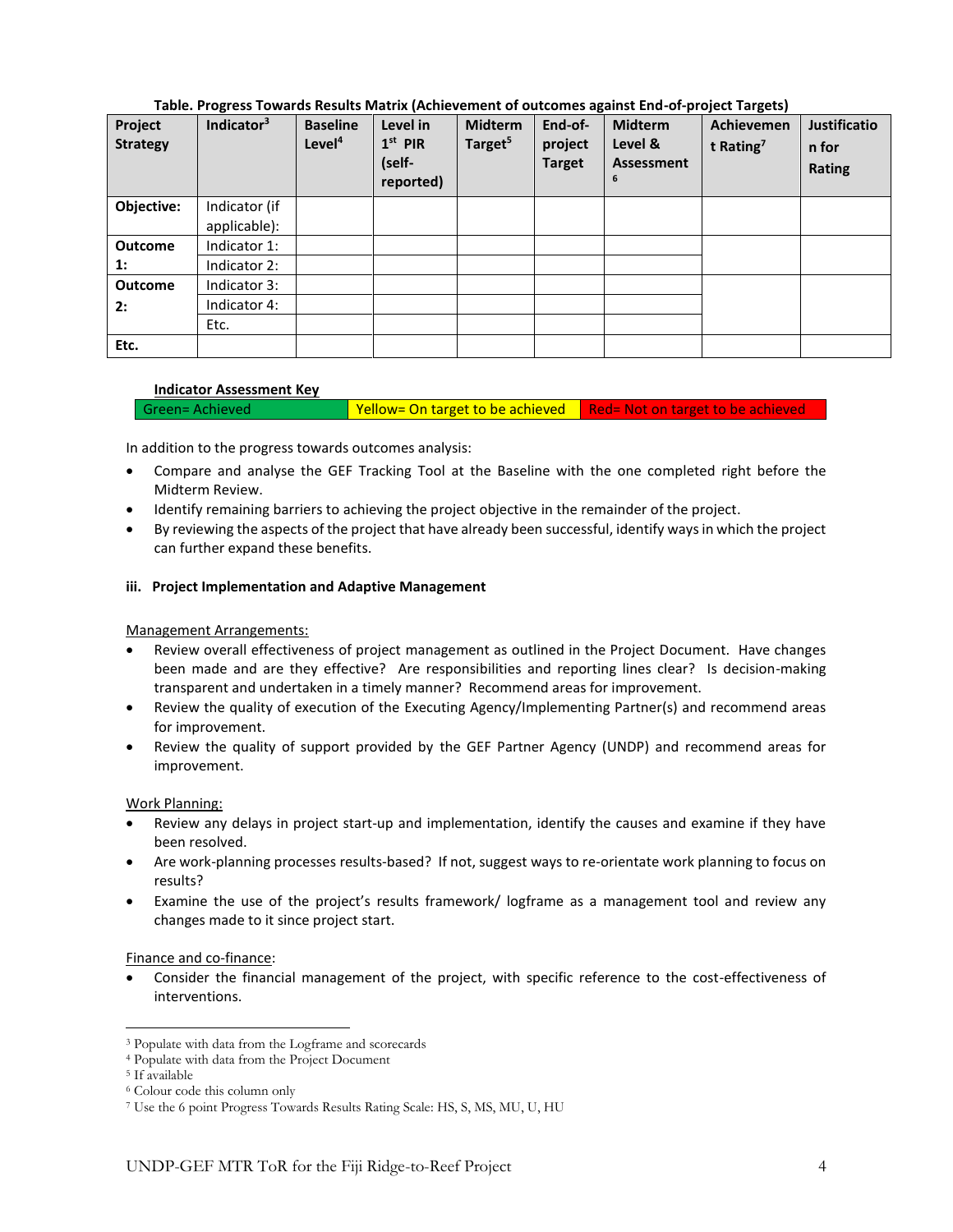- Review the changes to fund allocations as a result of budget revisions and assess the appropriateness and relevance of such revisions.
- Does the project have the appropriate financial controls, including reporting and planning, that allow management to make informed decisions regarding the budget and allow for timely flow of funds?
- Informed by the co-financing monitoring table to be filled out, provide commentary on co-financing: is cofinancing being used strategically to help the objectives of the project? Is the Project Team meeting with all co-financing partners regularly in order to align financing priorities and annual work plans?

# Project-level Monitoring and Evaluation Systems:

- Review the monitoring tools currently being used: Do they provide the necessary information? Do they involve key partners? Are they aligned or mainstreamed with national systems? Do they use existing information? Are they efficient? Are they cost-effective? Are additional tools required? How could they be made more participatory and inclusive?
- Examine the financial management of the project monitoring and evaluation budget. Are sufficient resources being allocated to monitoring and evaluation? Are these resources being allocated effectively?

# Stakeholder Engagement:

- Project management: Has the project developed and leveraged the necessary and appropriate partnerships with direct and tangential stakeholders?
- Participation and country-driven processes: Do local and national government stakeholders support the objectives of the project? Do they continue to have an active role in project decision-making that supports efficient and effective project implementation?
- Participation and public awareness: To what extent has stakeholder involvement and public awareness contributed to the progress towards achievement of project objectives?

## Reporting:

- Assess how adaptive management changes have been reported by the project management and shared with the Project Board.
- Assess how well the Project Team and partners undertake and fulfil GEF reporting requirements (i.e. how have they addressed poorly-rated PIRs, if applicable?)
- Assess how lessons derived from the adaptive management process have been documented, shared with key partners and internalized by partners.

## Communications:

- Review internal project communication with stakeholders: Is communication regular and effective? Are there key stakeholders left out of communication? Are there feedback mechanisms when communication is received? Does this communication with stakeholders contribute to their awareness of project outcomes and activities and investment in the sustainability of project results?
- Review external project communication: Are proper means of communication established or being established to express the project progress and intended impact to the public (is there a web presence, for example? Or did the project implement appropriate outreach and public awareness campaigns?)
- For reporting purposes, write one half-page paragraph that summarizes the project's progress towards results in terms of contribution to sustainable development benefits, as well as global environmental benefits.

## **iv. Sustainability**

- Validate whether the risks identified in the Project Document, Annual Project Review/PIRs and the ATLAS Risk Management Module are the most important and whether the risk ratings applied are appropriate and up to date. If not, explain why.
- In addition, assess the following risks to sustainability:

## Financial risks to sustainability: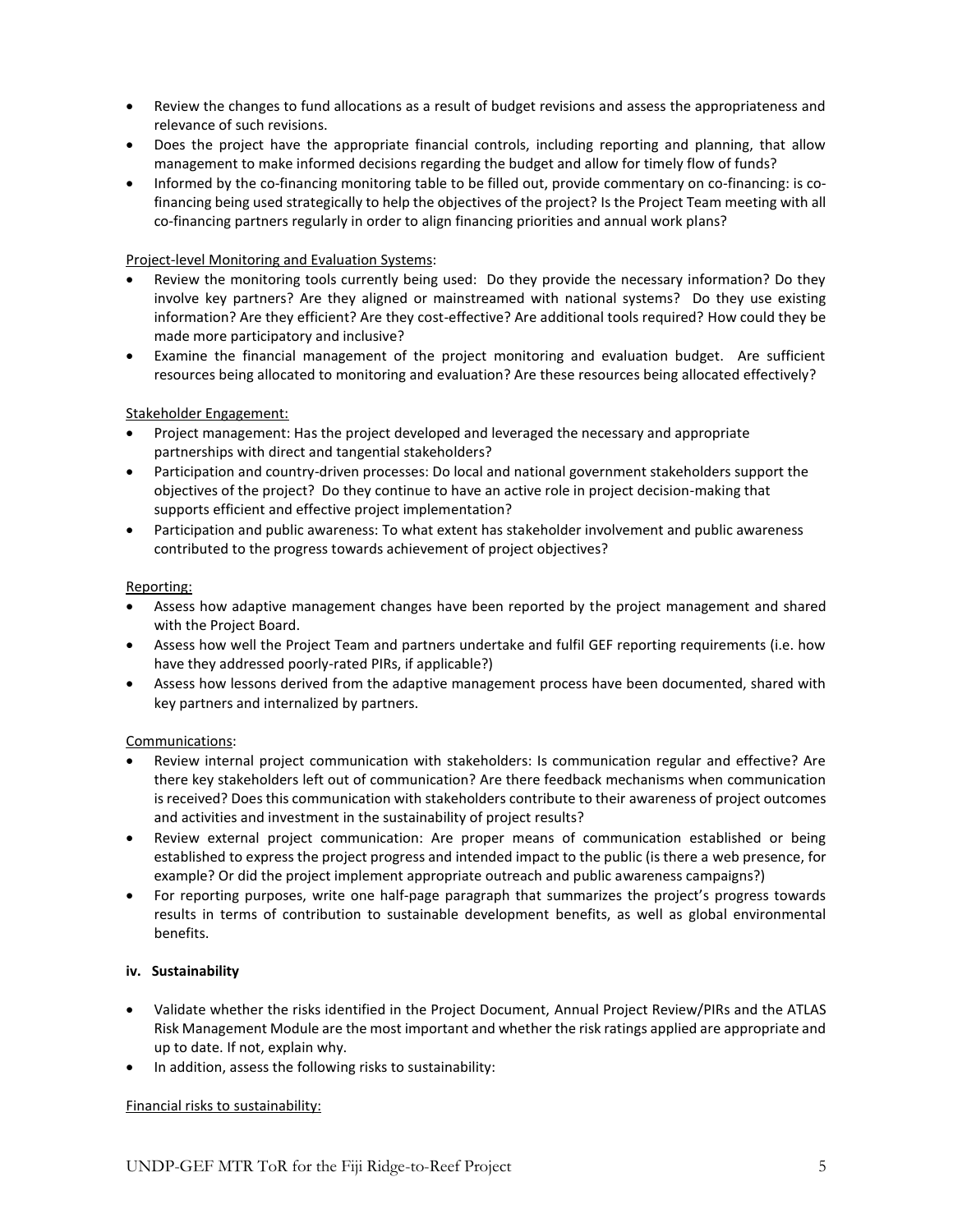• What is the likelihood of financial and economic resources not being available once the GEF assistance ends (consider potential resources can be from multiple sources, such as the public and private sectors, income generating activities, and other funding that will be adequate financial resources for sustaining project's outcomes)?

# Socio-economic risks to sustainability:

• Are there any social or political risks that may jeopardize sustainability of project outcomes? What is the risk that the level of stakeholder ownership (including ownership by governments and other key stakeholders) will be insufficient to allow for the project outcomes/benefits to be sustained? Do the various key stakeholders see that it is in their interest that the project benefits continue to flow? Is there sufficient public / stakeholder awareness in support of the long term objectives of the project? Are lessons learned being documented by the Project Team on a continual basis and shared/ transferred to appropriate parties who could learn from the project and potentially replicate and/or scale it in the future?

# Institutional Framework and Governance risks to sustainability:

• Do the legal frameworks, policies, governance structures and processes pose risks that may jeopardize sustenance of project benefits? While assessing this parameter, also consider if the required systems/ mechanisms for accountability, transparency, and technical knowledge transfer are in place.

# Environmental risks to sustainability:

• Are there any environmental risks that may jeopardize sustenance of project outcomes?

# **Conclusions & Recommendations**

The MTR team will include a section of the report setting out the MTR's evidence-based conclusions, in light of the findings.<sup>8</sup>

Recommendations should be succinct suggestions for critical intervention that are specific, measurable, achievable, and relevant. A recommendation table should be put in the report's executive summary. See the *Guidance For Conducting Midterm Reviews of UNDP-Supported, GEF-Financed Projects* for guidance on a recommendation table.

The MTR team should make no more than 15 recommendations total.

## **Ratings**

 $\overline{a}$ 

The MTR team will include its ratings of the project's results and brief descriptions of the associated achievements in a *MTR Ratings & Achievement Summary Table* in the Executive Summary of the MTR report. See Annex E for ratings scales. No rating on Project Strategy and no overall project rating is required.

# **Table. MTR Ratings & Achievement Summary Table for "Implementing a Ridge to Reef approach to Preserve Ecosystem Services, Sequester Carbon, Improve Climate Resilience and Sustain Livelihoods in Fiji" Project**

| <b>Measure</b>          | <b>MTR Rating</b>          | <b>Achievement Description</b> |
|-------------------------|----------------------------|--------------------------------|
| <b>Project Strategy</b> | N/A                        |                                |
| <b>Progress Towards</b> | Objective                  |                                |
| <b>Results</b>          | <b>Achievement Rating:</b> |                                |
|                         | (rate 6 pt. scale)         |                                |
|                         | Outcome 1                  |                                |
|                         | <b>Achievement Rating:</b> |                                |
|                         | (rate 6 pt. scale)         |                                |

<sup>8</sup> Alternatively, MTR conclusions may be integrated into the body of the report.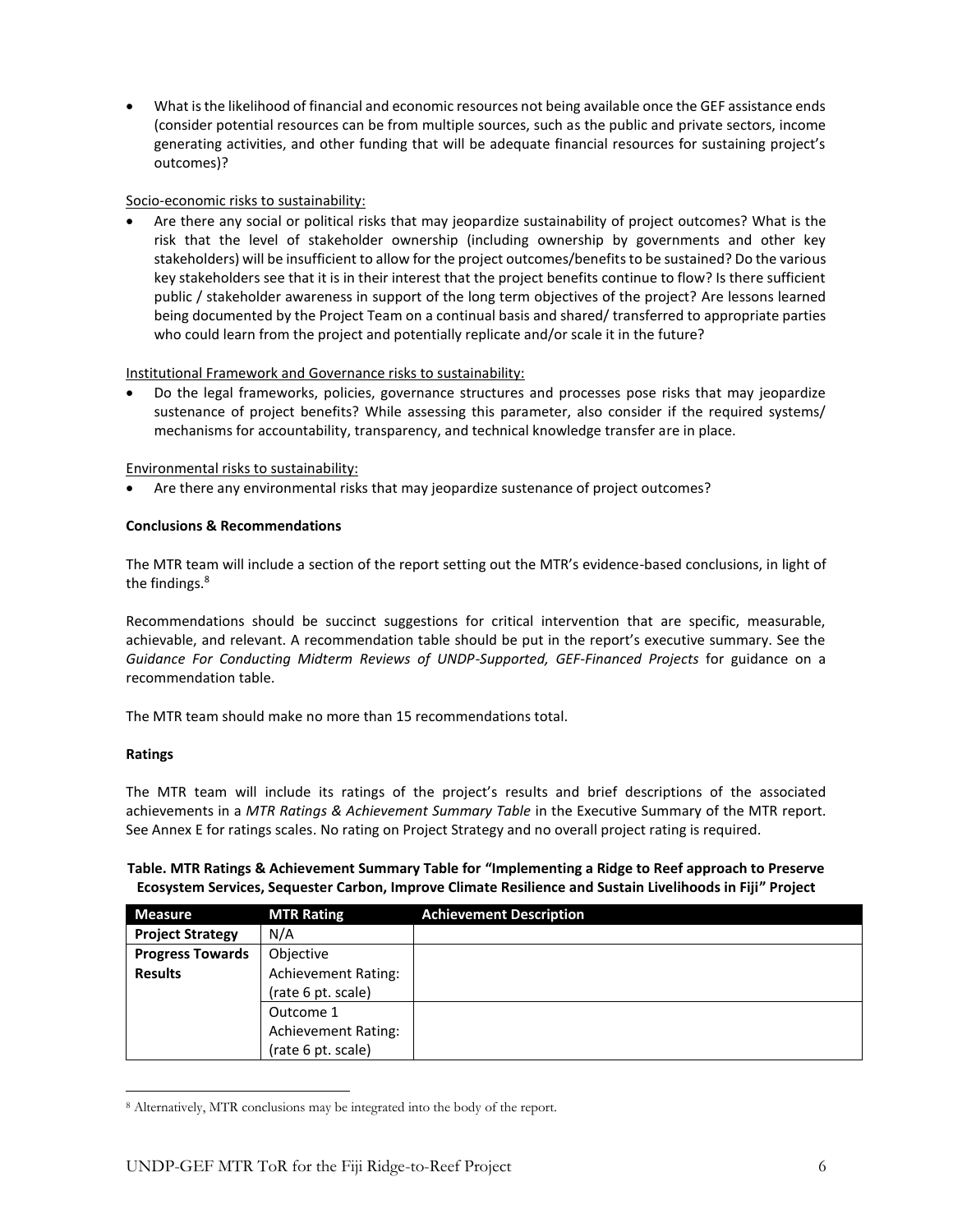|                | Outcome 2                  |  |
|----------------|----------------------------|--|
|                | <b>Achievement Rating:</b> |  |
|                | (rate 6 pt. scale)         |  |
|                | Outcome 3                  |  |
|                | <b>Achievement Rating:</b> |  |
|                | (rate 6 pt. scale)         |  |
|                | Etc.                       |  |
| Project        | (rate 6 pt. scale)         |  |
| Implementation |                            |  |
| & Adaptive     |                            |  |
| Management     |                            |  |
| Sustainability | (rate 4 pt. scale)         |  |

#### **6. TIMEFRAME**

The total duration of the MTR will be approximately *30 days* over a time period of *3 months ( July -Sep 2019* and shall not exceed five months from when the consultant(s) are hired. The tentative MTR timeframe is as follows:

| <b>TIMEFRAME</b>                                                       | <b>ACTIVITY</b>                                                                                                                                                                 |
|------------------------------------------------------------------------|---------------------------------------------------------------------------------------------------------------------------------------------------------------------------------|
| 17 <sup>th</sup> July 2019                                             | Application closes                                                                                                                                                              |
| 25 <sup>th</sup> July 2019                                             | Select MTR Team                                                                                                                                                                 |
| 26 <sup>th</sup> July 2019                                             | Prep the MTR Team (handover of Project Documents)                                                                                                                               |
| $29th$ July - 1 <sup>st</sup> August 2019                              | Document review and preparing MTR Inception Report                                                                                                                              |
| $2nd - 5th$ August 2019                                                | Finalization and Validation of MTR Inception Report-latest start of MTR<br>mission                                                                                              |
| $6^{th}$ – 23 <sup>th</sup> August 2019 (14 days)                      | MTR mission: stakeholder meetings, interviews, field visits                                                                                                                     |
| 26 <sup>th</sup> August 2019                                           | Mission wrap-up meeting & presentation of initial findings-earliest end<br>of MTR mission                                                                                       |
| 27 <sup>th</sup> August - 10 <sup>th</sup> September<br>2019 (10 days) | Preparing draft report                                                                                                                                                          |
| $11th - 24th$ September 2019                                           | Incorporating audit trail from feedback on draft report/Finalization of<br>MTR report (note: accommodate time delay in dates for circulation<br>and review of the draft report) |
| 25 <sup>th</sup> September 2019                                        | Preparation & Issue of Management Response                                                                                                                                      |
| 26 <sup>th</sup> September 2019                                        | (optional) Concluding Stakeholder Workshop (not mandatory for MTR<br>team)                                                                                                      |
| 27 <sup>th</sup> September 2019                                        | Expected date of full MTR completion                                                                                                                                            |

Options for site visits should be provided in the Inception Report.

# **7. MIDTERM REVIEW DELIVERABLES**

| <b>Deliverable</b>             | <b>Description</b>                                                | <b>Timing</b>                                                                     | <b>Responsibilities</b>                                                 |
|--------------------------------|-------------------------------------------------------------------|-----------------------------------------------------------------------------------|-------------------------------------------------------------------------|
| <b>MTR Inception</b><br>Report | MTR team clarifies<br>objectives and methods of<br>Midterm Review | No later than 1 week<br>before the MTR<br>mission: 5 <sup>th</sup> August<br>2019 | MTR team submits to the<br>Commissioning Unit and<br>project management |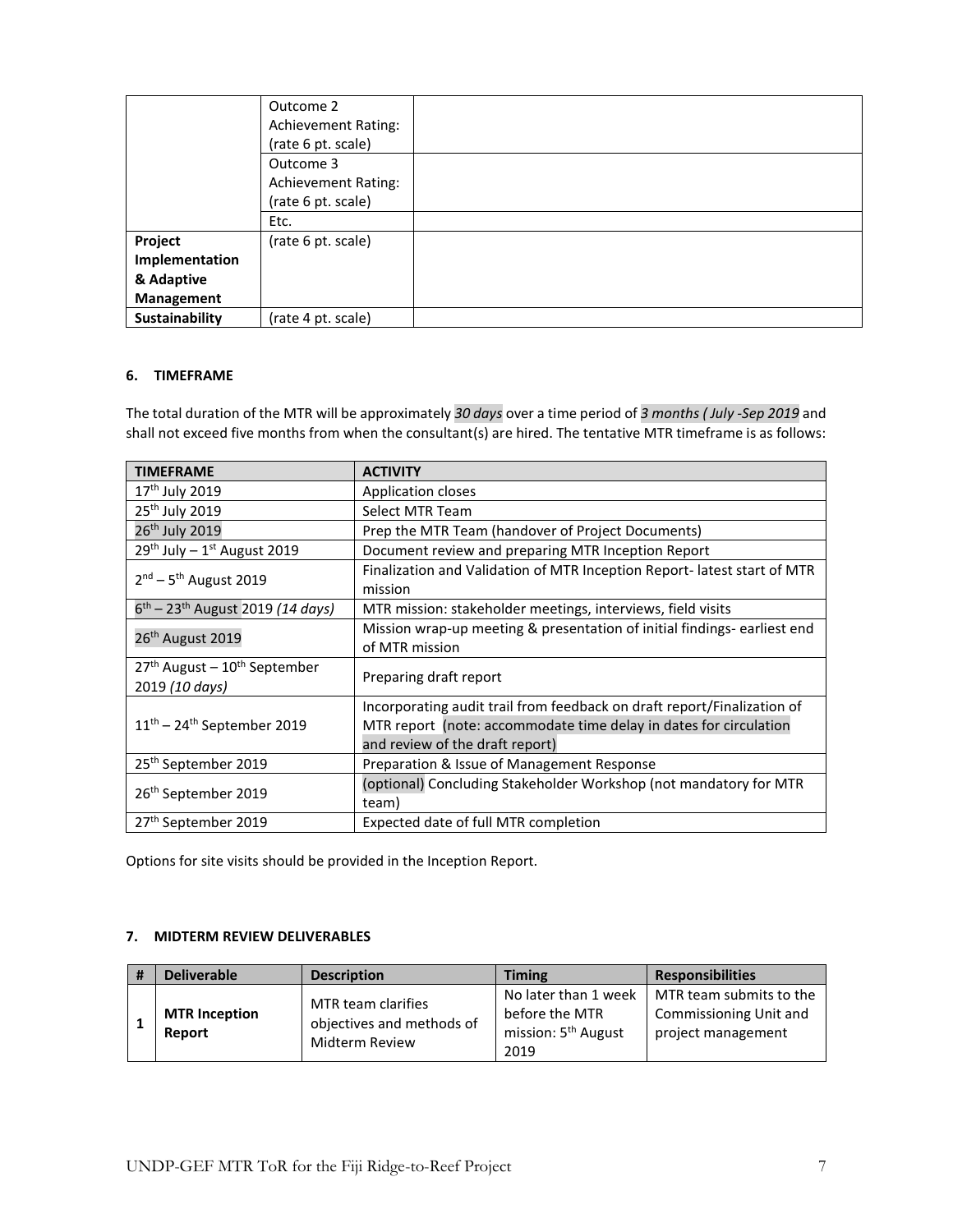| $\mathbf{2}$ | <b>Presentation</b>       | Initial Findings                                                                                                                              | End of MTR mission:<br>27 <sup>th</sup> August 2019                                         | MTR Team presents to<br>project management and<br>the Commissioning Unit                               |
|--------------|---------------------------|-----------------------------------------------------------------------------------------------------------------------------------------------|---------------------------------------------------------------------------------------------|--------------------------------------------------------------------------------------------------------|
| 3            | <b>Draft Final Report</b> | Full report (using guidelines<br>on content outlined in<br>Annex B) with annexes                                                              | Within 1 week of the<br>MTR mission: $10^{th}$<br>September 2019                            | Sent to the<br>Commissioning Unit,<br>reviewed by RTA, Project<br>Coordinating Unit, GEF<br><b>OFP</b> |
| 4            | <b>Final Report*</b>      | Revised report with audit<br>trail detailing how all<br>received comments have<br>(and have not) been<br>addressed in the final MTR<br>report | Within 1 week of<br>receiving UNDP<br>comments on draft:<br>27 <sup>th</sup> September 2019 | Sent to the<br><b>Commissioning Unit</b>                                                               |

\*The final MTR report must be in English. If applicable, the Commissioning Unit may choose to arrange for a translation of the report into a language more widely shared by national stakeholders.

#### **8. MTR ARRANGEMENTS**

The principal responsibility for managing this MTR resides with the Commissioning Unit. The Commissioning Unit for this project's MTR is UNDP Pacific Office in Fiji.

The commissioning unit will contract the consultants and ensure the timely provision of per diems and travel arrangements in Fiji for the MTR team. The Project Team will be responsible for liaising with the MTR team to provide all relevant documents, set up stakeholder interviews, and arrange field visits.

#### **9. TEAM COMPOSITION**

A team of two independent consultants will conduct the MTR - one international team leader (with experience and exposure to projects and evaluations in other regions globally) and one local expert from Fiji. The consultants cannot have participated in the project preparation, formulation, and/or implementation (including the writing of the Project Document) and should not have a conflict of interest with project's related activities.

The selection of consultants will be aimed at maximizing the overall "team" qualities in the following areas:

- Recent experience with result-based management evaluation methodologies (10%)
- Experience applying SMART indicators and reconstructing or validating baseline scenarios (10%);
- Competence in adaptive management, as applied to Climate Change Adaptation (10%);
- Experience working with the GEF or GEF-evaluations (0%);
- Experience working in the Pacific region (5%);
- Work experience in relevant technical areas for at least 7 years (10%);
- Demonstrated understanding of issues related to gender and climate change adaptation; experience in gender sensitive evaluation and analysis (5%).
- Project evaluation/review experiences within United Nations system will be considered an asset (5%);
- A Master's degree in environment, development studies, geography, or other closely related field (10%).

#### **10. PAYMENT MODALITIES AND SPECIFICATIONS**

10% of payment upon approval of the final MTR Inception Report 30% upon submission of the draft MTR report 60% upon finalization of the MTR report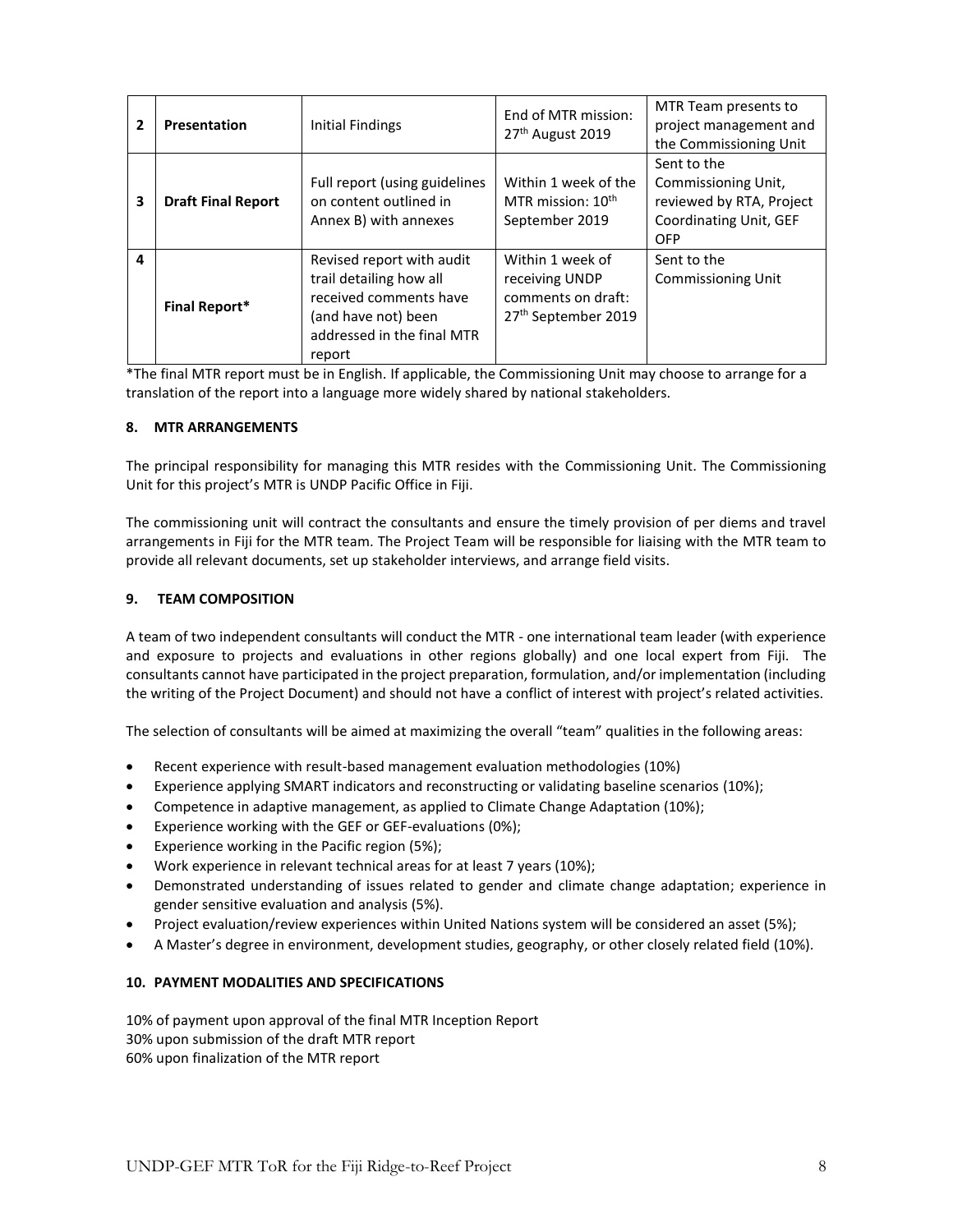#### **Proposal Submission**

**Offerors must apply through UNDP Job shop [\(https://jobs.undp.org/cj\\_view\\_jobs.cfm\)](https://jobs.undp.org/cj_view_jobs.cfm) and upload the following mandatory documents.** 

i) Signed CV including names /email contacts of at least 3 professional referees.

ii) Cover letter setting out: A statement of how the applicant meets the qualifications and experience requirements.

iii) Completed template for confirmation of Interest and Submission of Financial Proposal

Applicants must send a financial proposal based on a Lump Sum Amount. The total amount quoted shall be allinclusive and include all costs components required to perform the deliverables identified in the TOR, including professional fee, travel costs, living allowance (if any work is to be done outside the Individual Consultant´s duty station) and any other applicable cost to be incurred by the Individual Consultant in completing the assignment. The contract price will be fixed output-based price regardless of extension of the herein specified duration. Payments will be done upon completion of the deliverables/outputs.

In general, UNDP shall not accept travel costs exceeding those of an economy class ticket. Should the Individual Consultant wish to travel on a higher class he/she should do so using their own resources.

In the event of unforeseeable travel that is not anticipated in this TOR, payment of travel costs including tickets, lodging and terminal expenses should be agreed upon, between the respective UNDP business unit and the Individual Consultant, prior to travel and will be reimbursed.

*Template for confirmation of interest and Submission of Financial Proposal is available under the procurement section of UNDP Pacific Office in Fiji website (***[www.pacific.undp.org](file:///C:/Users/Vimal.Pillay/AppData/Local/Microsoft/Windows/INetCache/Content.Outlook/AppData/Local/Microsoft/Windows/Temporary%20Internet%20Files/Vimal.Pillay/AppData/Local/Microsoft/Windows/INetCache/Content.Outlook/CHHB5VEN/www.pacific.undp.org)***)* 

#### **Women candidates are encouraged to apply**

#### **Interested Candidates must accept UNDP General Terms and Conditions for Individual Consultants**

*Successful candidate will be required to complete the BSAFE course prior to undertaking any travel related to this consultancy ( online security awareness training)[. https://training.dss.un.org/course/category/6](https://emea01.safelinks.protection.outlook.com/?url=https%3A%2F%2Ftraining.dss.un.org%2Fcourse%2Fcategory%2F6&data=02%7C01%7Cvimal.pillay%40undp.org%7C4635a881217b49b6089808d687284233%7Cb3e5db5e2944483799f57488ace54319%7C0%7C0%7C636845004312325204&sdata=GXOHxNfUhxgf3sA%2B1sMOvxNQau13PLgEe0unte9%2FM%2BE%3D&reserved=0)*

**ToR ANNEX A: List of Documents to be reviewed by the MTR Team** 

- 1. PIF
- 2. UNDP Initiation Plan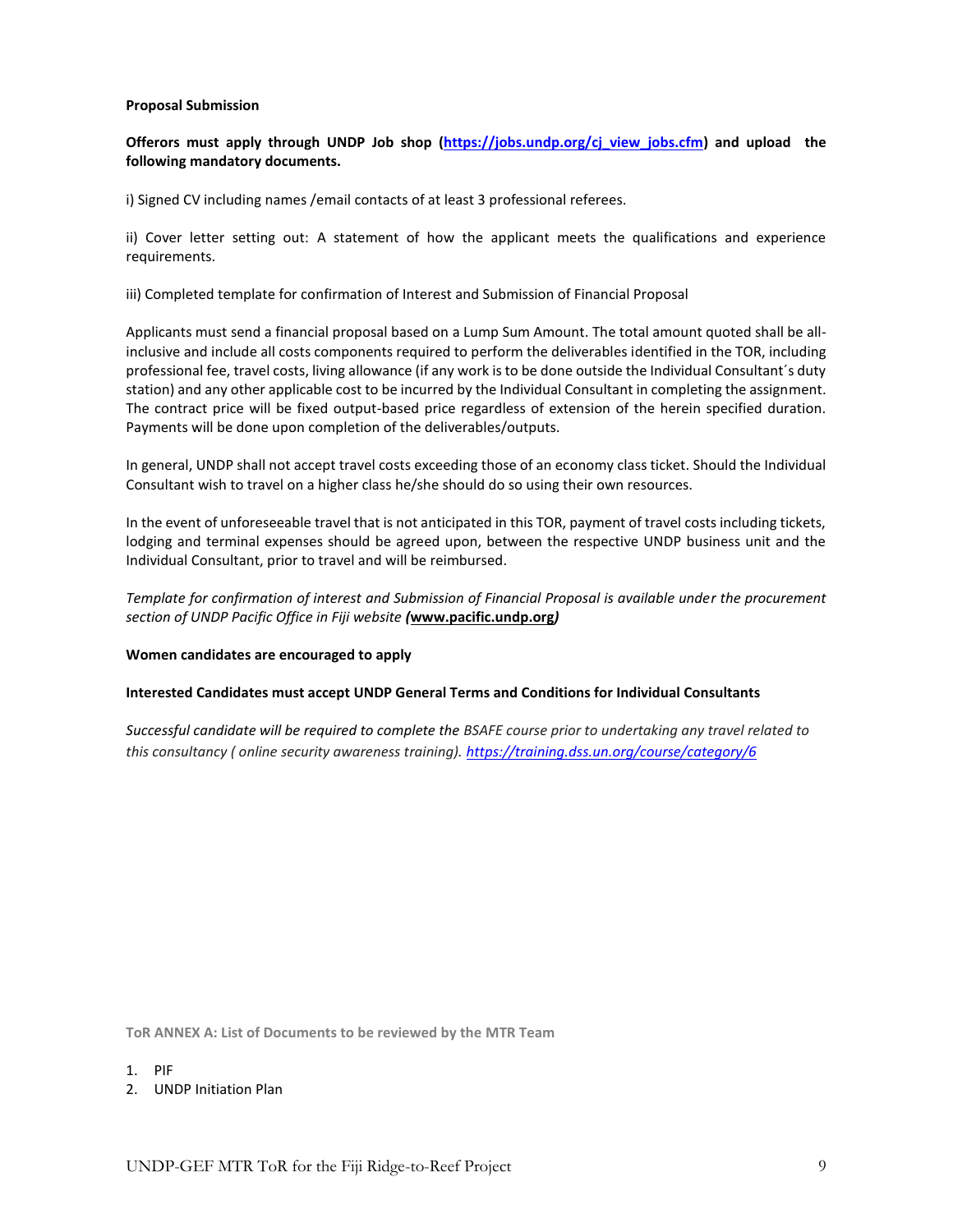- 3. UNDP Project Document
- 4. UNDP Environmental and Social Screening results
- 5. Project Inception Report
- 6. All Project Implementation Reports (PIR's)
- 7. Quarterly progress reports and work plans of the various implementation task teams
- 8. Audit reports
- 9. Finalized GEF Climate Change Adaptation Tracking Tools at CEO endorsement and midterm
- 10. Oversight mission reports
- 11. All monitoring reports prepared by the project
- 12. Financial and Administration guidelines used by Project Team

The following documents will also be available:

- 13. Project operational guidelines, manuals and systems
- 14. UNDP country/countries programme document(s)
- 15. Minutes of the Project Steering Committee Meetings and other meetings (i.e. Project Appraisal Committee meetings)
- 16. Project site location maps

**ToR ANNEX B: Guidelines on Contents for the Midterm Review Report**<sup>9</sup>

- **i.** Basic Report Information *(for opening page or title page)*
	- Title of UNDP supported GEF financed project
	- UNDP PIMS# and GEF project ID#
	- MTR time frame and date of MTR report
	- Region and countries included in the project
	- GEF Operational Focal Area/Strategic Program
	- Executing Agency/Implementing Partner and other project partners
	- MTR team members
	- Acknowledgements
- **ii.** Table of Contents
- **iii.** Acronyms and Abbreviations
- **1.** Executive Summary *(3-5 pages)*
	- Project Information Table
	- Project Description (brief)
	- Project Progress Summary (between 200-500 words)
	- MTR Ratings & Achievement Summary Table
	- Concise summary of conclusions
	- Recommendation Summary Table
- **2.** Introduction *(2-3 pages)*

 $\overline{\phantom{a}}$ 

- Purpose of the MTR and objectives
- Scope & Methodology: principles of design and execution of the MTR, MTR approach and data collection methods, limitations to the MTR
- Structure of the MTR report

<sup>9</sup> The Report length should not exceed 40 pages in total (not including annexes).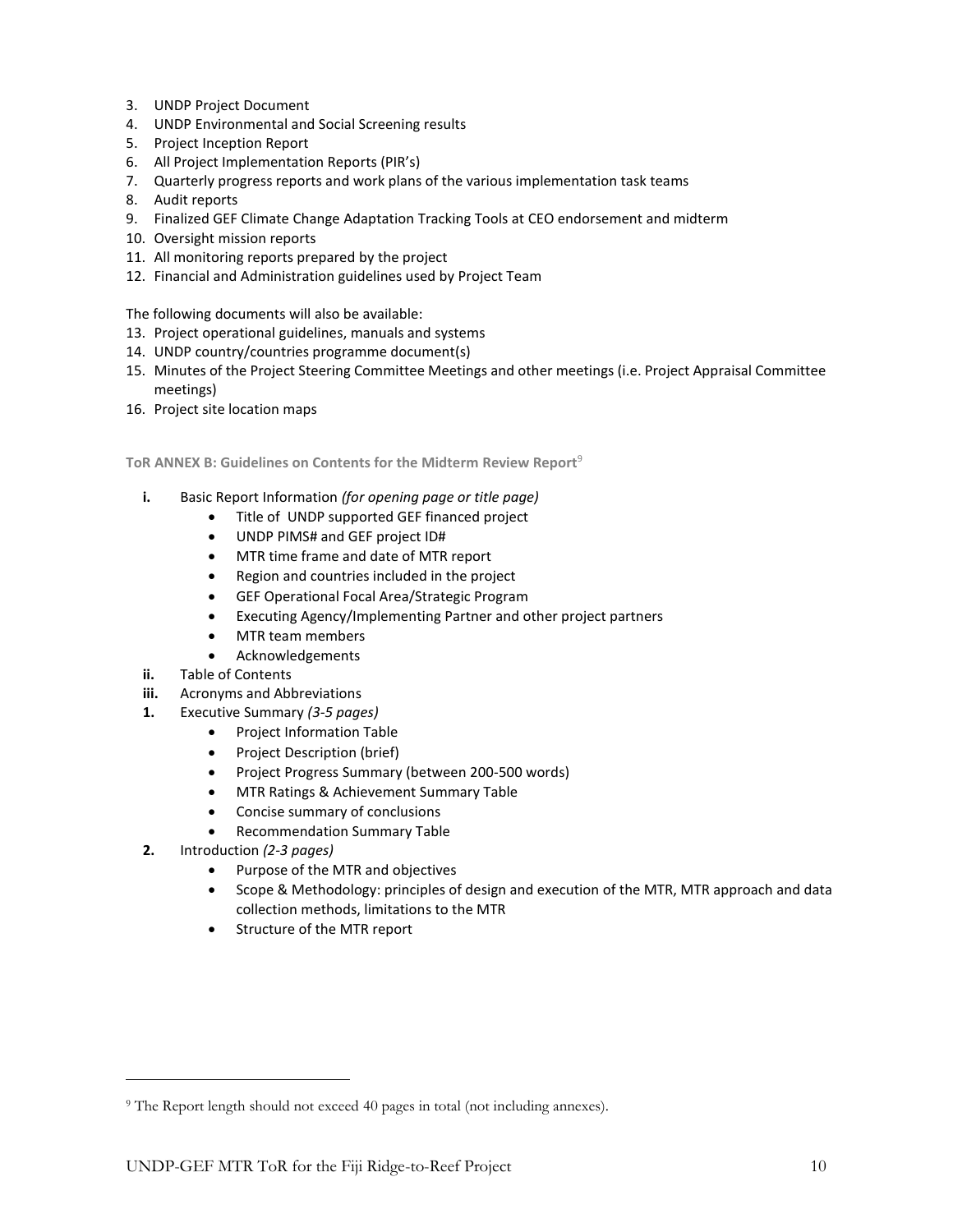- **3.** Project Description and Background Context *(3-5 pages)*
	- Development context: environmental, socio-economic, institutional, and policy factors relevant to the project objective and scope
	- Problems that the project sought to address: threats and barriers targeted
	- Project Description and Strategy: objective, outcomes and expected results, description of field sites (if any)
	- Project Implementation Arrangements: short description of the Project Board, key implementing partner arrangements, etc.
	- Project timing and milestones
	- Main stakeholders: summary list
- **4.** Findings *(12-14 pages)*
	- **4.1** Project Strategy
		- Project Design
		- Results Framework/Logframe
	- **4.2** Progress Towards Results
		- Progress towards outcomes analysis
		- Remaining barriers to achieving the project objective
	- **4.3** Project Implementation and Adaptive Management
		- Management Arrangements
		- Work planning
		- Finance and co-finance
		- Project-level monitoring and evaluation systems
		- Stakeholder engagement
		- **Reporting**
		- **Communications**
	- **4.4** Sustainability
		- Financial risks to sustainability
		- Socio-economic to sustainability
		- Institutional framework and governance risks to sustainability
		- Environmental risks to sustainability
- **5.** Conclusions and Recommendations *(4-6 pages)*
	- **5.1**  Conclusions
		- Comprehensive and balanced statements (that are evidence-based and connected to the MTR's findings) which highlight the strengths, weaknesses and results of the project
	- **5.2** Recommendations
		- Corrective actions for the design, implementation, monitoring and evaluation of the project
		- Actions to follow up or reinforce initial benefits from the project
		- Proposals for future directions underlining main objectives
- **6.** Annexes
	- MTR ToR (excluding ToR annexes)
	- MTR evaluative matrix (evaluation criteria with key questions, indicators, sources of data, and methodology)
	- Example Questionnaire or Interview Guide used for data collection
	- Ratings Scales
	- MTR mission itinerary
	- List of persons interviewed
	- List of documents reviewed
	- Co-financing table (if not previously included in the body of the report)
	- Signed UNEG Code of Conduct form
	- Signed MTR final report clearance form
	- *Annexed in a separate file:* Audit trail from received comments on draft MTR report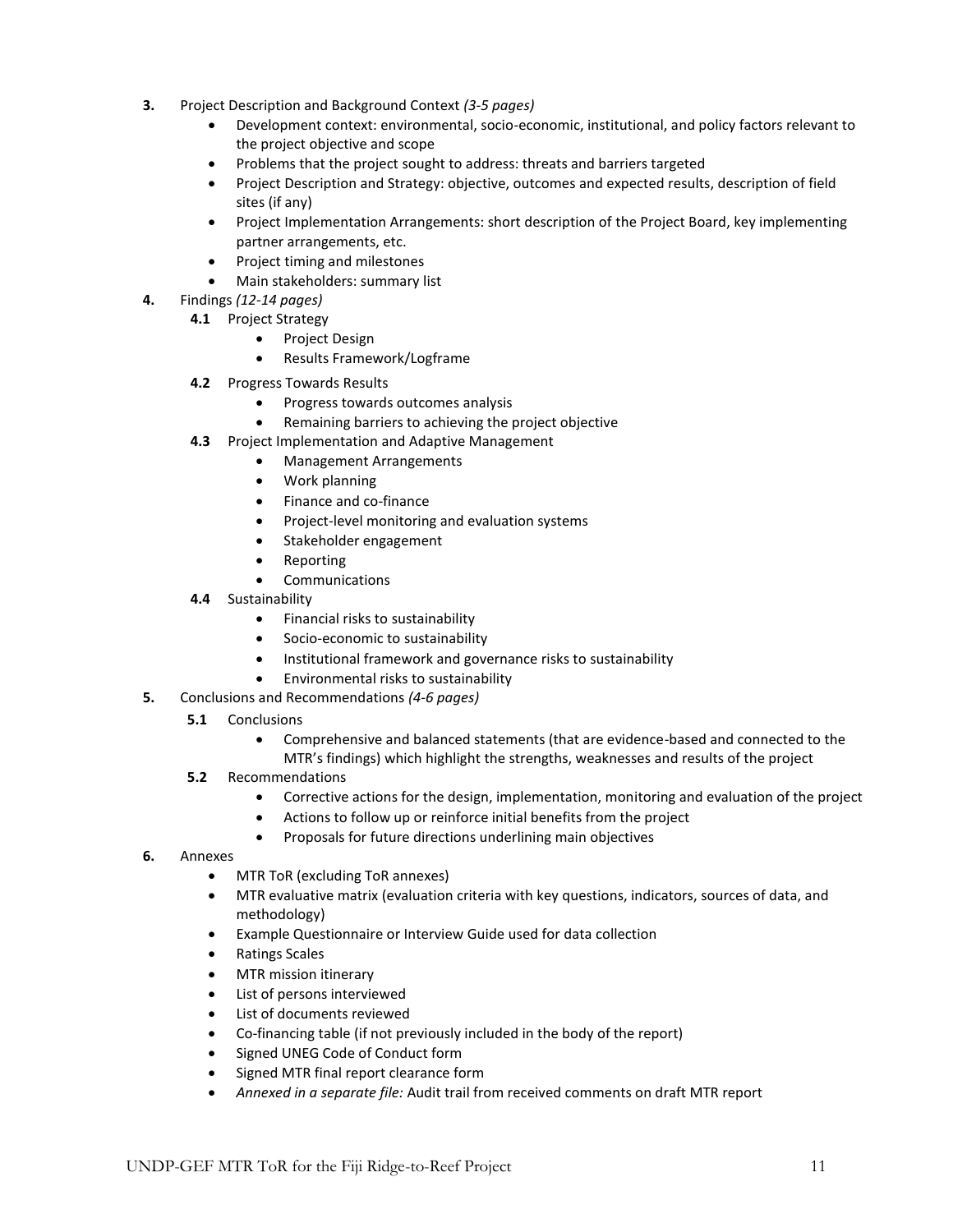• *Annexed in a separate file:* Relevant midterm CCA tracking tools

# **ToR ANNEX C: Midterm Review Evaluative Matrix Template**

| <b>Evaluative Questions</b>                                                                                                                                                                                                                                                                                                              | <b>Indicators</b>                                                                                                                                        | <b>Sources</b>                                                                                                                                                          | Methodology                                                                                                            |  |  |
|------------------------------------------------------------------------------------------------------------------------------------------------------------------------------------------------------------------------------------------------------------------------------------------------------------------------------------------|----------------------------------------------------------------------------------------------------------------------------------------------------------|-------------------------------------------------------------------------------------------------------------------------------------------------------------------------|------------------------------------------------------------------------------------------------------------------------|--|--|
|                                                                                                                                                                                                                                                                                                                                          | Project Strategy: To what extent is the project strategy relevant to country priorities, country ownership,                                              |                                                                                                                                                                         |                                                                                                                        |  |  |
|                                                                                                                                                                                                                                                                                                                                          | and the best route towards expected results?                                                                                                             |                                                                                                                                                                         |                                                                                                                        |  |  |
| (include evaluative<br>question(s))                                                                                                                                                                                                                                                                                                      | (i.e. relationships<br>established, level of<br>coherence between<br>project design and<br>implementation<br>approach, specific<br>activities conducted, | (i.e. project documents,<br>national policies or<br>strategies, websites,<br>project staff, project<br>partners, data collected<br>throughout the MTR<br>mission, etc.) | (i.e. document analysis,<br>data analysis,<br>interviews with project<br>staff, interviews with<br>stakeholders, etc.) |  |  |
|                                                                                                                                                                                                                                                                                                                                          | quality of risk mitigation<br>strategies, etc.)                                                                                                          |                                                                                                                                                                         |                                                                                                                        |  |  |
|                                                                                                                                                                                                                                                                                                                                          |                                                                                                                                                          |                                                                                                                                                                         |                                                                                                                        |  |  |
|                                                                                                                                                                                                                                                                                                                                          |                                                                                                                                                          |                                                                                                                                                                         |                                                                                                                        |  |  |
| achieved thus far?                                                                                                                                                                                                                                                                                                                       | Progress Towards Results: To what extent have the expected outcomes and objectives of the project been                                                   |                                                                                                                                                                         |                                                                                                                        |  |  |
|                                                                                                                                                                                                                                                                                                                                          |                                                                                                                                                          |                                                                                                                                                                         |                                                                                                                        |  |  |
|                                                                                                                                                                                                                                                                                                                                          |                                                                                                                                                          |                                                                                                                                                                         |                                                                                                                        |  |  |
|                                                                                                                                                                                                                                                                                                                                          |                                                                                                                                                          |                                                                                                                                                                         |                                                                                                                        |  |  |
| Project Implementation and Adaptive Management: Has the project been implemented efficiently, cost-<br>effectively, and been able to adapt to any changing conditions thus far? To what extent are project-level<br>monitoring and evaluation systems, reporting, and project communications supporting the project's<br>implementation? |                                                                                                                                                          |                                                                                                                                                                         |                                                                                                                        |  |  |
|                                                                                                                                                                                                                                                                                                                                          |                                                                                                                                                          |                                                                                                                                                                         |                                                                                                                        |  |  |
|                                                                                                                                                                                                                                                                                                                                          |                                                                                                                                                          |                                                                                                                                                                         |                                                                                                                        |  |  |
|                                                                                                                                                                                                                                                                                                                                          |                                                                                                                                                          |                                                                                                                                                                         |                                                                                                                        |  |  |
| Sustainability: To what extent are there financial, institutional, socio-economic, and/or environmental risks<br>to sustaining long-term project results?                                                                                                                                                                                |                                                                                                                                                          |                                                                                                                                                                         |                                                                                                                        |  |  |
|                                                                                                                                                                                                                                                                                                                                          |                                                                                                                                                          |                                                                                                                                                                         |                                                                                                                        |  |  |
|                                                                                                                                                                                                                                                                                                                                          |                                                                                                                                                          |                                                                                                                                                                         |                                                                                                                        |  |  |
|                                                                                                                                                                                                                                                                                                                                          |                                                                                                                                                          |                                                                                                                                                                         |                                                                                                                        |  |  |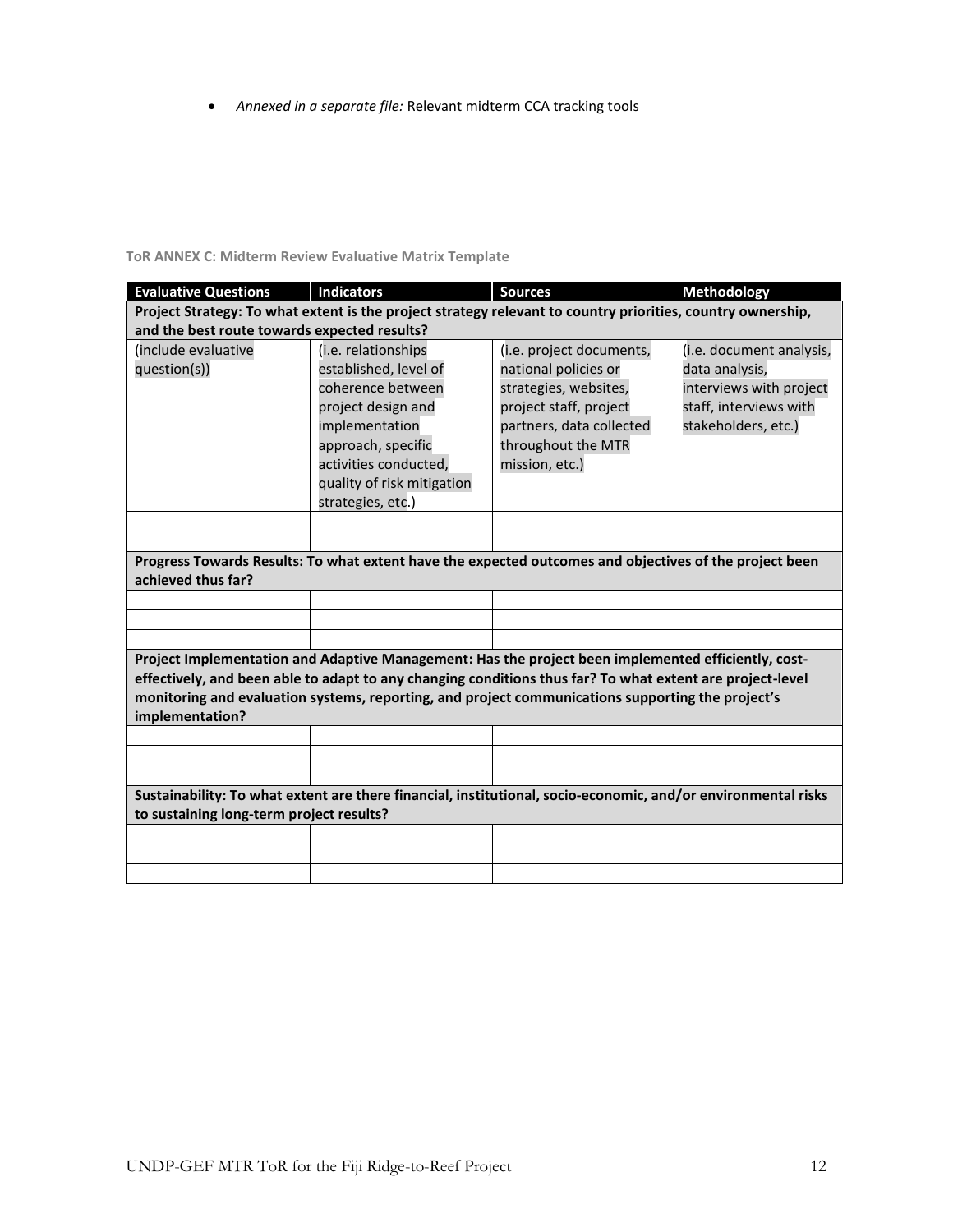**ToR ANNEX D: UNEG Code of Conduct for Evaluators/Midterm Review Consultants<sup>10</sup>**

#### **Evaluators/Consultants:**

- 1. Must present information that is complete and fair in its assessment of strengths and weaknesses so that decisions or actions taken are well founded.
- 2. Must disclose the full set of evaluation findings along with information on their limitations and have this accessible to all affected by the evaluation with expressed legal rights to receive results.
- 3. Should protect the anonymity and confidentiality of individual informants. They should provide maximum notice, minimize demands on time, and respect people's right not to engage. Evaluators must respect people's right to provide information in confidence, and must ensure that sensitive information cannot be traced to its source. Evaluators are not expected to evaluate individuals, and must balance an evaluation of management functions with this general principle.
- 4. Sometimes uncover evidence of wrongdoing while conducting evaluations. Such cases must be reported discreetly to the appropriate investigative body. Evaluators should consult with other relevant oversight entities when there is any doubt about if and how issues should be reported.
- 5. Should be sensitive to beliefs, manners and customs and act with integrity and honesty in their relations with all stakeholders. In line with the UN Universal Declaration of Human Rights, evaluators must be sensitive to and address issues of discrimination and gender equality. They should avoid offending the dignity and self-respect of those persons with whom they come in contact in the course of the evaluation. Knowing that evaluation might negatively affect the interests of some stakeholders, evaluators should conduct the evaluation and communicate its purpose and results in a way that clearly respects the stakeholders' dignity and self-worth.
- 6. Are responsible for their performance and their product(s). They are responsible for the clear, accurate and fair written and/or oral presentation of study limitations, findings and recommendations.
- 7. Should reflect sound accounting procedures and be prudent in using the resources of the evaluation.

#### **MTR Consultant Agreement Form**

| Agreement to abide by the Code of Conduct for Evaluation in the UN System:                                            |        |
|-----------------------------------------------------------------------------------------------------------------------|--------|
|                                                                                                                       |        |
|                                                                                                                       |        |
| I confirm that I have received and understood and will abide by the United Nations Code of Conduct for<br>Evaluation. |        |
|                                                                                                                       | (Date) |
|                                                                                                                       |        |

**ToR ANNEX E: MTR Ratings**

 $\overline{\phantom{a}}$ 

<sup>10</sup> [www.undp.org/unegcodeofconduct](http://www.undp.org/unegcodeofconduct)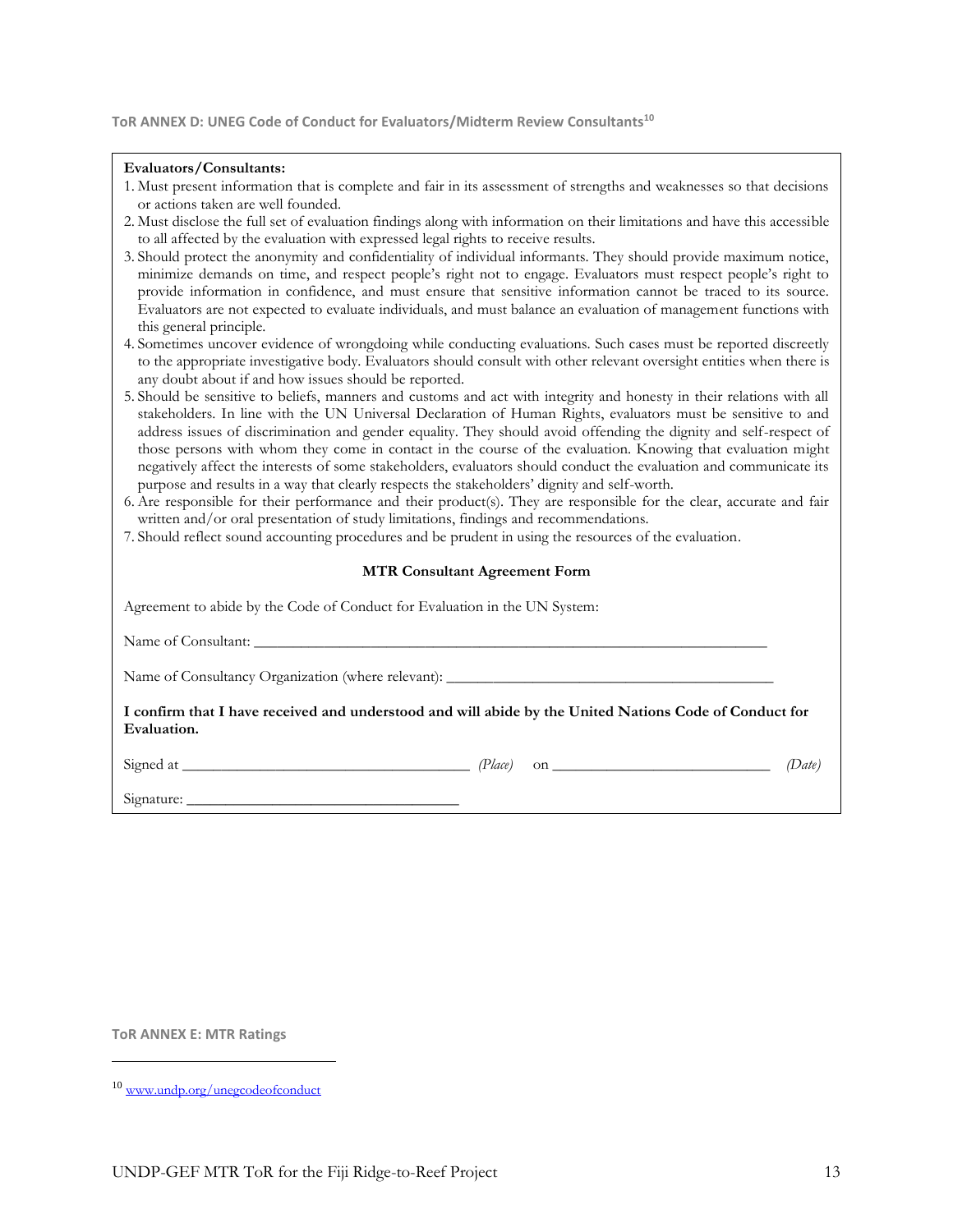|   | Ratings for Progress Towards Results: (one rating for each outcome and for the objective) |                                                                                                                                                                                                          |  |
|---|-------------------------------------------------------------------------------------------|----------------------------------------------------------------------------------------------------------------------------------------------------------------------------------------------------------|--|
| 6 | <b>Highly Satisfactory</b><br>(HS)                                                        | The objective/outcome is expected to achieve or exceed all its end-of-project targets,<br>without major shortcomings. The progress towards the objective/outcome can be<br>presented as "good practice". |  |
| 5 | Satisfactory (S)                                                                          | The objective/outcome is expected to achieve most of its end-of-project targets, with<br>only minor shortcomings.                                                                                        |  |
| 4 | Moderately<br>Satisfactory (MS)                                                           | The objective/outcome is expected to achieve most of its end-of-project targets but<br>with significant shortcomings.                                                                                    |  |
| 3 | Moderately<br>Unsatisfactory (HU)                                                         | The objective/outcome is expected to achieve its end-of-project targets with major<br>shortcomings.                                                                                                      |  |
|   | Unsatisfactory (U)                                                                        | The objective/outcome is expected not to achieve most of its end-of-project targets.                                                                                                                     |  |
|   | Highly<br>Unsatisfactory (HU)                                                             | The objective/outcome has failed to achieve its midterm targets, and is not expected<br>to achieve any of its end-of-project targets.                                                                    |  |

# **Ratings for Project Implementation & Adaptive Management:** (one overall rating)

| 6 | <b>Highly Satisfactory</b><br>(HS)   | Implementation of all seven components – management arrangements, work<br>planning, finance and co-finance, project-level monitoring and evaluation systems,<br>stakeholder engagement, reporting, and communications - is leading to efficient and<br>effective project implementation and adaptive management. The project can be<br>presented as "good practice". |
|---|--------------------------------------|----------------------------------------------------------------------------------------------------------------------------------------------------------------------------------------------------------------------------------------------------------------------------------------------------------------------------------------------------------------------|
| 5 | Satisfactory (S)                     | Implementation of most of the seven components is leading to efficient and effective<br>project implementation and adaptive management except for only few that are<br>subject to remedial action.                                                                                                                                                                   |
| 4 | Moderately<br>Satisfactory (MS)      | Implementation of some of the seven components is leading to efficient and effective<br>project implementation and adaptive management, with some components requiring<br>remedial action.                                                                                                                                                                           |
| 3 | Moderately<br>Unsatisfactory<br>(MU) | Implementation of some of the seven components is not leading to efficient and<br>effective project implementation and adaptive, with most components requiring<br>remedial action.                                                                                                                                                                                  |
| 2 | Unsatisfactory (U)                   | Implementation of most of the seven components is not leading to efficient and<br>effective project implementation and adaptive management.                                                                                                                                                                                                                          |
| 1 | Highly<br>Unsatisfactory (HU)        | Implementation of none of the seven components is leading to efficient and effective<br>project implementation and adaptive management.                                                                                                                                                                                                                              |

| Ratings for Sustainability: (one overall rating) |                                                                                                                                                                |  |
|--------------------------------------------------|----------------------------------------------------------------------------------------------------------------------------------------------------------------|--|
| Likely (L)                                       | Negligible risks to sustainability, with key outcomes on track to be achieved by the<br>project's closure and expected to continue into the foreseeable future |  |
| Moderately Likely                                | Moderate risks, but expectations that at least some outcomes will be sustained due to                                                                          |  |
| (ML)                                             | the progress towards results on outcomes at the Midterm Review                                                                                                 |  |
| Moderately Unlikely                              | Significant risk that key outcomes will not carry on after project closure, although some                                                                      |  |
| (MU)                                             | outputs and activities should carry on                                                                                                                         |  |
| Unlikely (U)                                     | Severe risks that project outcomes as well as key outputs will not be sustained                                                                                |  |

**ToR ANNEX F: MTR Report Clearance Form**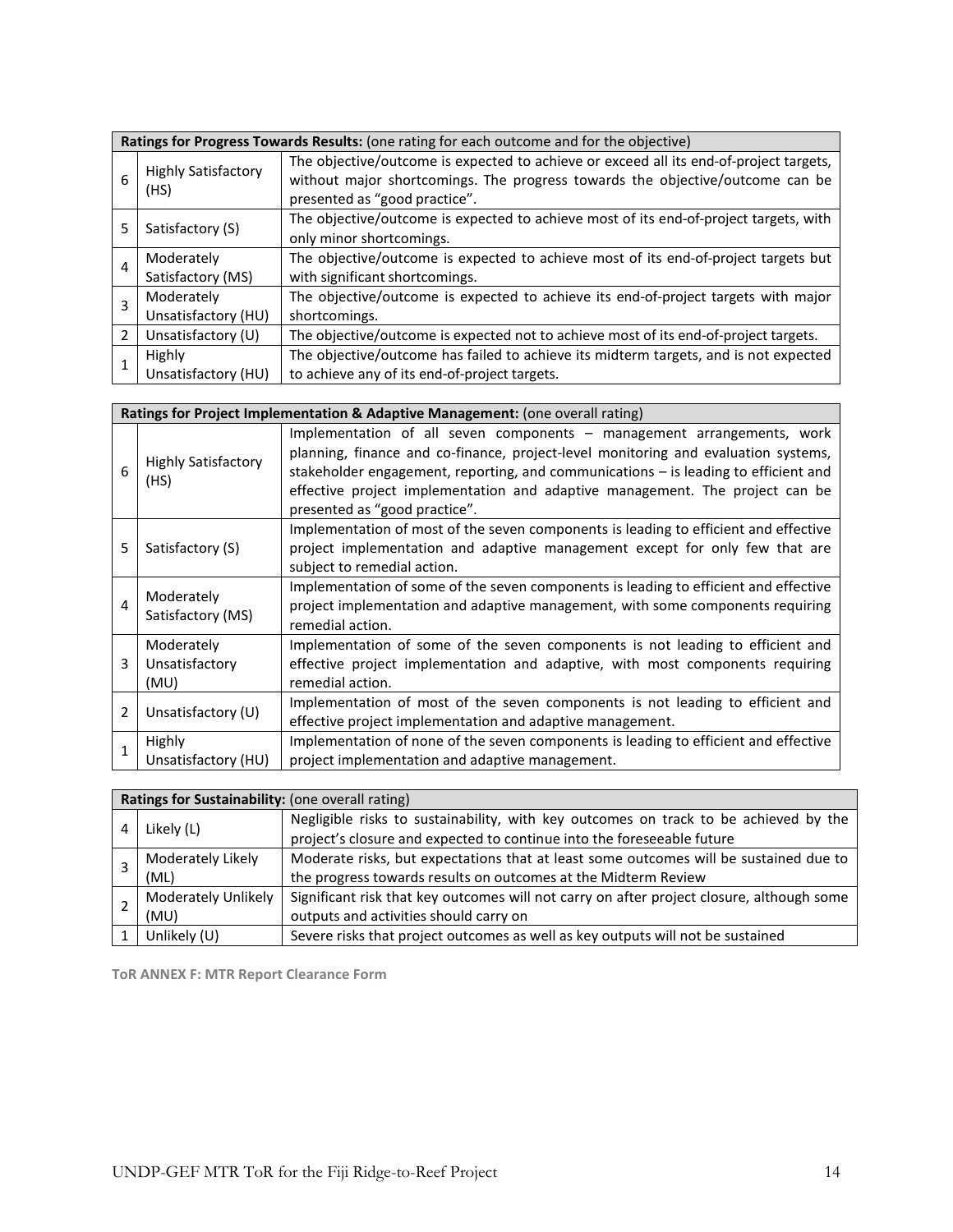*(to be completed by the Commissioning Unit and UNDP-GEF RTA and included in the final document)*

| Midterm Review Report Reviewed and Cleared By: |  |  |  |  |  |
|------------------------------------------------|--|--|--|--|--|
| <b>Commissioning Unit</b>                      |  |  |  |  |  |
|                                                |  |  |  |  |  |
|                                                |  |  |  |  |  |
| <b>UNDP-GEF Regional Technical Advisor</b>     |  |  |  |  |  |
|                                                |  |  |  |  |  |
|                                                |  |  |  |  |  |